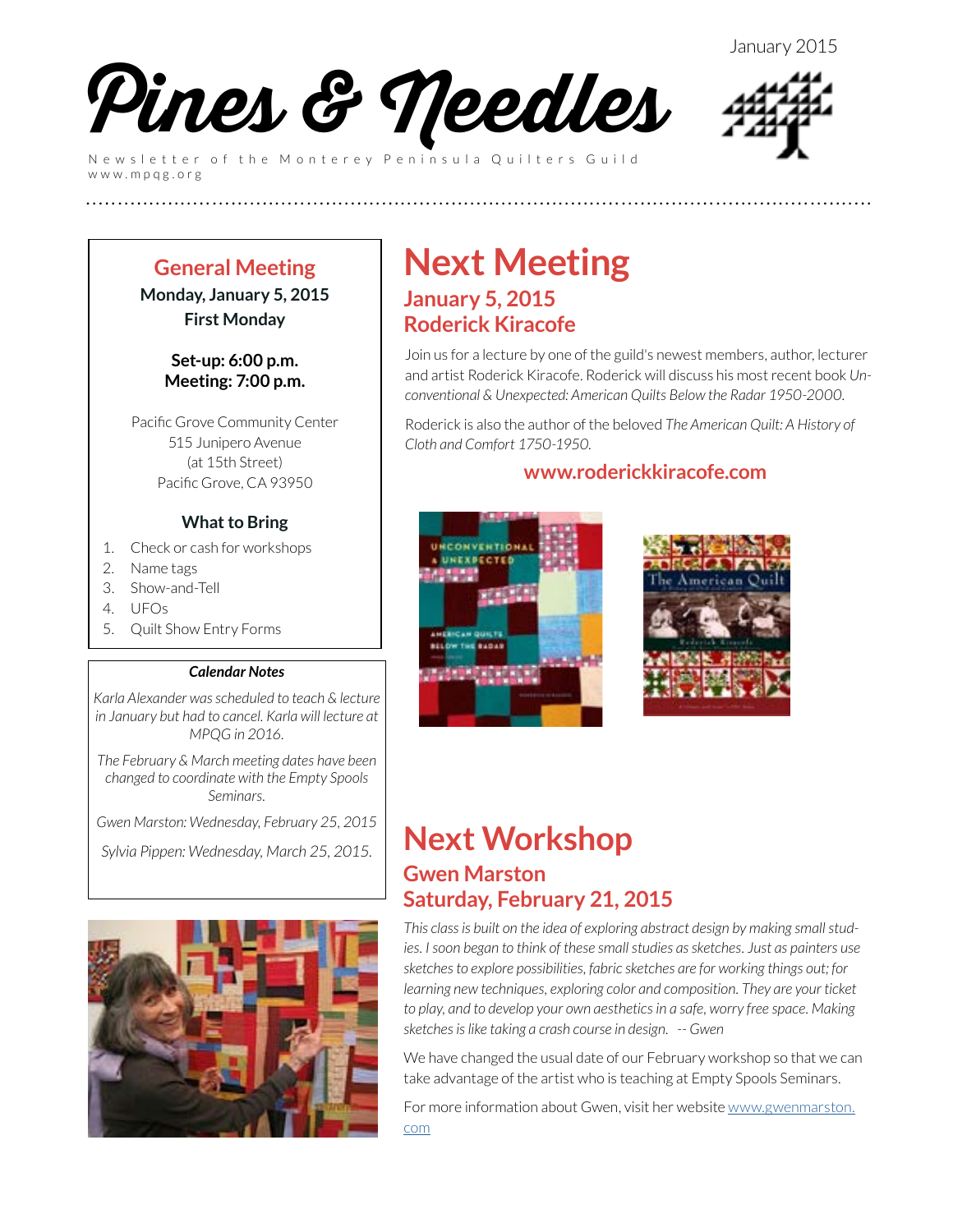### Resolutions: Those Pesky UFOs

### **President's Message**

By Claudia Sammis [especials@sbcglobal.net](mailto:especials%40sbcglobal.net?subject=MPQG), 831-333-9133

What was your top quilting-related resolution for 2014? Looking back over the past 12 months, did you make a valiant effort at achieving your goals despite life getting in the way from time to time? "Yes" you say. A big Congratulations to you!!

My quilting-related resolution was to NOT add to my UFO (Un-Finished Objects) cache during 2014 by finishing workshop projects in a timely fashion. Overall, my inroads worked marginally well but my productivity this past year won't knock out any of you. In retrospect, what I realized was lacking for me is that I needed a timeline and flow chart approach to production. It worked in my work-a-day world for all those years, why not incorporate a more business-like scheduling technique into my favorite avocation?

How about you? What do you want to do differently this coming year to increase your productivity and satisfaction?

So … what about our resolutions for this coming year? Without making quilting into drudgery, what can each of us do with the hobby that we love to make more time to do more of it? How about participating in the UFO Resolutions program at each MPQG meeting? I've included the [link here to the UFO form](http://www.mpqg.org/media/uploads/2012/06/29/files/UFOform.pdf) if you want to use it but any sheet of paper will do. Just turn it into Cindy Brown and happily start sewing. Don't forget to include a quilt or two that is destined for our Charity Quilt program.

May this coming year be filled with happiness and health; new sewing tips and techniques learned at our wonderful workshops and nearby classes and seminars; and, finally, a diminishing stash (tab-duh ... so that we have space for the beautiful new fabrics that are delivered daily to our favorite fabric stores).

### **Get Ready for the Quilt Show**

By The Judging and Awards committee

Everyone wants to see your new quilts so get them ready to show. Take a photo of your quilt and print it on 4X6 glossy photo paper.

The entry & judging forms are included in this newsletter or they can be downloaded from the website at [http://www.](http://www.mpqg.org/news/2014/11/03/now-available-quilt-show-entry-forms/) [mpqg.org/news/2014/11/03/now-available-quilt-show-entry](http://www.mpqg.org/news/2014/11/03/now-available-quilt-show-entry-forms/)[forms/](http://www.mpqg.org/news/2014/11/03/now-available-quilt-show-entry-forms/)

Be sure to write the deadline on your calendar in plenty of time to mail, as they must be received NO LATER THAN Monday, February 2. If you like to be an early bird, of course you may mail them to Colleen Johnson from now until then. We will also collect forms at the January meeting. Now get busy and finish those quilts.



We would like to welcome two new members to the Monterey Peninsula Quilters' Guild, Linda Garofalo of Carmel and Sheri Kent of Monterey. We will look forward to seeing you both at the January

For any membership help or information, contact our Membership Chair, Noreen Nance [nor9215een@gmail.com](mailto:nor9215een%40gmail.com?subject=MPQG%20Membership) 831-915-3441

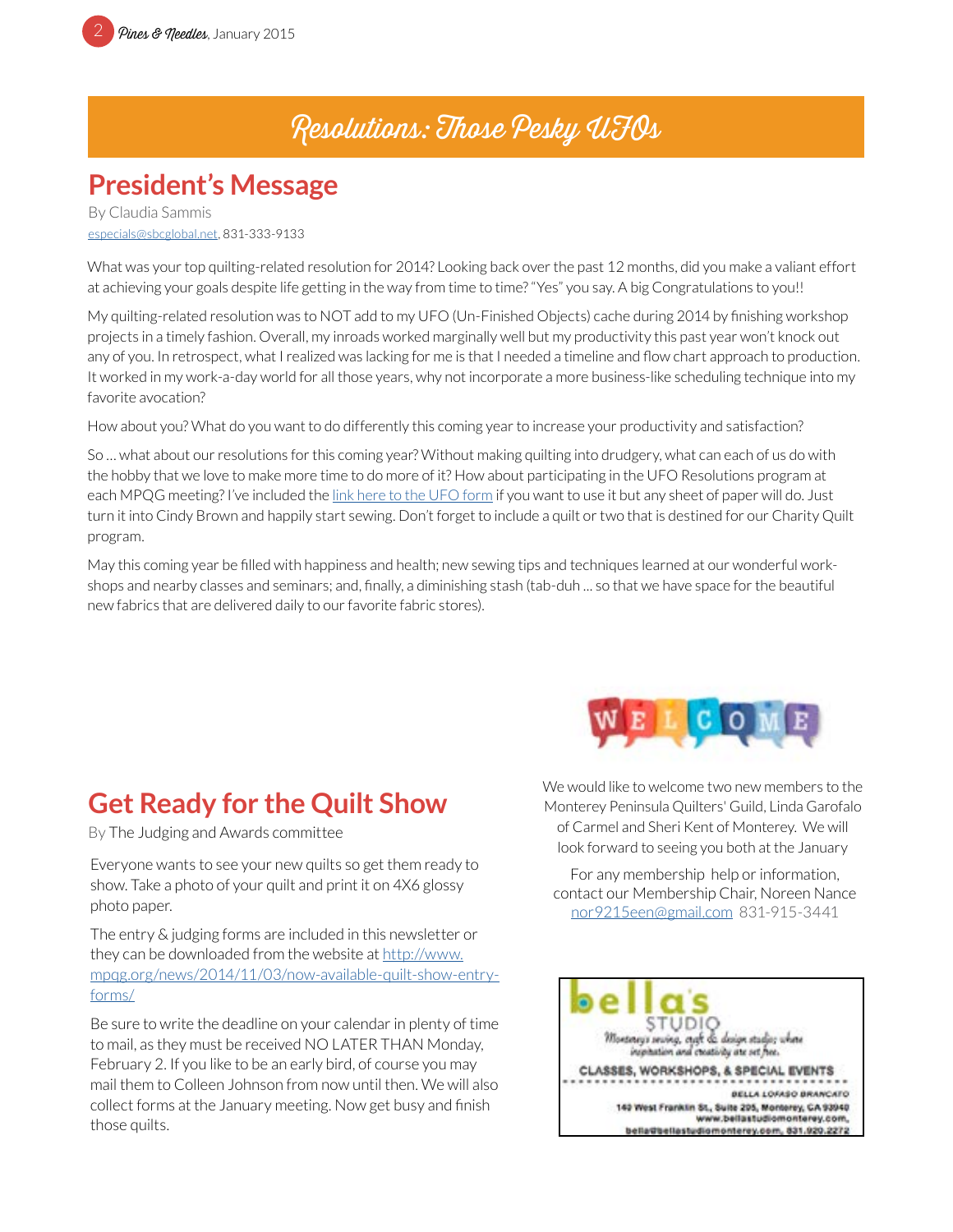

### **Winter Benefit Social 2014 Recap**

By June Cornell, [junecornell@yahoo.com](mailto:junecornell%40yahoo.com?subject=MPQG%20Holiday%20Fundraising%20Event), 831-757-1390

Once again our Annual Holiday Fundraising Event for Grant Proposals was a great success. The food, friendship and music was wonderful. The food table was a beautiful sight to behold and partake of. You really went the extra mile for the party.

The music of the evening was provided by 3/4 of "Sagebrush". This is a band that my husband is in and they delighted us with good old Bluegrass tunes. They were so generous to donate their time that night.

We had an overwhelming response for baskets as you will see in this article. Thank you all for being so generous with your donations. We exceeded our dollar amount from last year and so that means we will have more money to grant to the five possible grantees .

The evening would not have been a success without all those who helped. The tablecloths loaned by Sharon Coniglio were ironed by Gloria Hatton, Rita Keith, Carole Olsen, Sally Miller, Elizabeth Hull, and Kathy Foxworthy.

The set up committee was a real blessing to me: Patty Kennedy, Gloria Hatton, Jane Firth, Sally Miller, Patricia Brown, Gail Hoff, and Sharon Clune. Jane Jarrett headed up the food table with help from Bert Sison and Patricia Brown. Our faithful raffle saleswoman was Judy Furman. Basket distribution was done by Gail Hoff and Susan Riddoch. Finishing up the evening, just about everyone helped, but the committee that signed up was Lisa Maddalena, Jane Firth, Rita Jacques, and Patricia Brown.

Thank you one and all for such a fun night again. It is a pleasure to to serve you.

See page 4 for a list of all the baskets and the recipients.





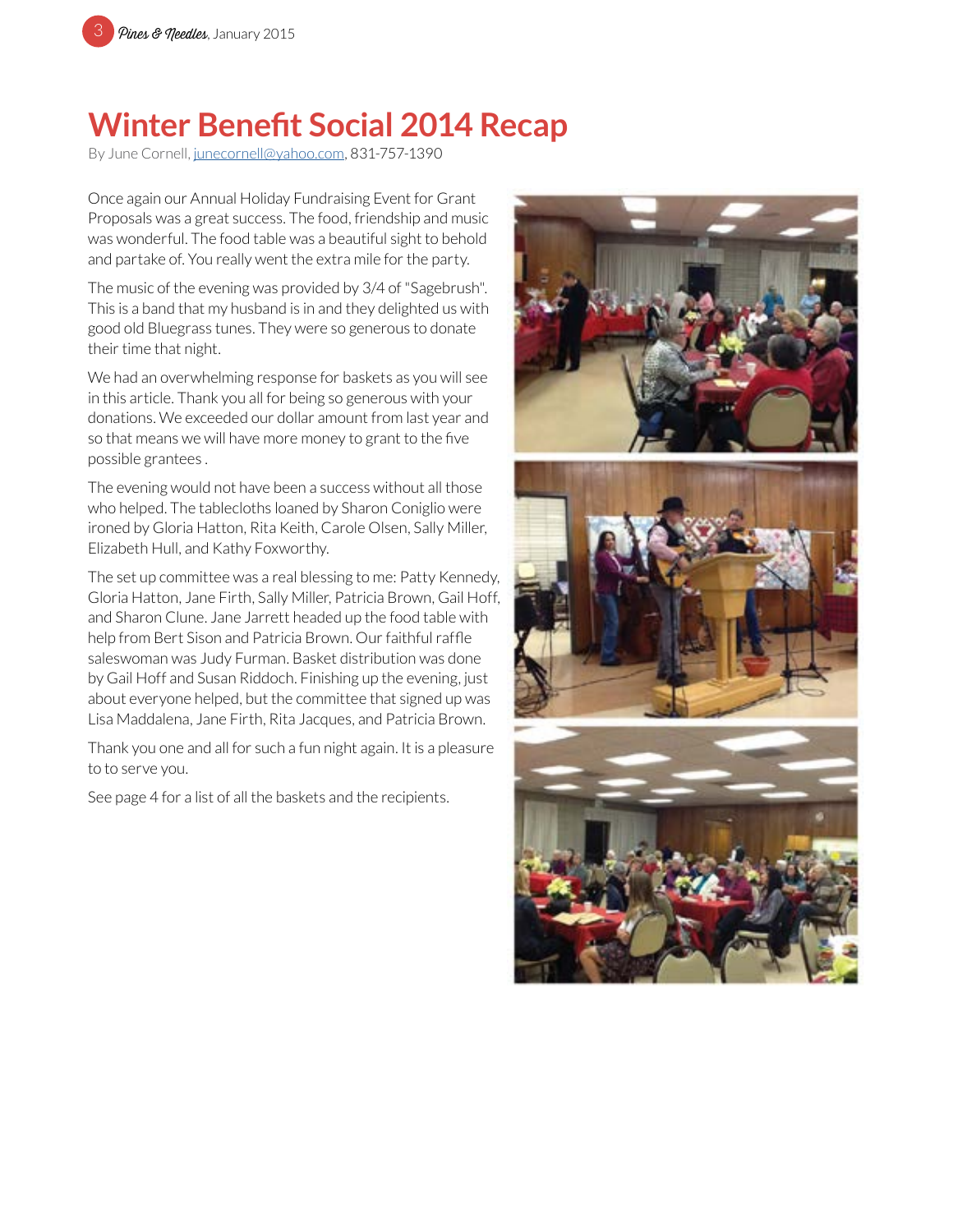

### **Basket Donations Recap**

By June Cornell, [junecornell@yahoo.com](mailto:junecornell%40yahoo.com?subject=MPQG%20Holiday%20Fundraising%20Event), 831-757-1390

| Donor                                                   | Recipient           |
|---------------------------------------------------------|---------------------|
| 1. "Snowman" by Charity Quilt Friendship Group          | Yo Matsuda          |
| 2. "Busy Bees" by Soup and Bread                        | Janet Borchardt     |
| 3. "Wine 4 Christmas" by Judy Furman                    | Zosia Chcink CHOMP  |
| 4. "Sewing 101" by Valley Girls                         | Anita Henniger      |
| 5. "The Wild West" by Cut-ups                           | Kay Foxworthy       |
| 6. "Cuddly Bears" by Soup and Bread                     | Diane DiGirolamo    |
| 7. "Red Basket" by Friends of Fred                      | Patty Kennedy       |
| 8. "Scrap Happy" by Charity Quilt Friendship Group      | Barbara Grant       |
| 9. "Shibori Basket" by Que Sera Sera                    | Susan Michelson     |
| 10. "Eye Candy" by Tea and Stitches                     | Dru Hammond         |
| 11. "Expecting a Baby" by Sharon Clune and Rita Jacques | Lynn Denely         |
| 12. "Surface Design Basket #1" by Que Sera Sera         | Dana Herz           |
| 13. "Surface Design Basket #2" by Que Ser Sera          | Gloria Hatton       |
| 14. "Try Something New" by Pamela Read                  | Susan Riddoch       |
| 15. "Your Own Personal Shop Hop" by Maia Liddle         | Judi Brown          |
| 16. "Quilt in a Basket" by Gail Abeloe                  | Patty Stuart        |
| 17. Black and White and Red All Over" by 68 Sewers      | Pat Chubbuck        |
| 18. "Christmas for Me" by 68 Sewers                     | Shannon McMillan    |
| 19. "Wool Felt Ornaments #1" by Dorothy Abeloe          | <b>Tracey Gates</b> |
| 20. "Wool Felt Ornaments #2" by Dorothy Abeloe          | Stacey Bunn         |
| 21. "Wool Felt Ornaments #3" by Dorothy Abeloe          | Yo Matsuda          |
| 22. "Wool Felt Ornaments #4" by Dorothy Abeloe          | Debbie Biller       |
| 23. "Wool Felt Ornaments #5 by Dorothy Abeloe           | Pam Read            |
| 24. "Wool Felt Ornaments #6 by Dorothy Abeloe           | Tina Magill         |
| 25. "Wool Felt Ornaments #7 by Dorothy Abeloe           | Debbie Biller       |
| 26. "Notions and Other Good Stuff" by Candlelighters    | Anna Russell        |
| 27. "Let's Have Tea" by Tea Timers                      | Rita Jacques        |
|                                                         |                     |

#### *Table Decorations Recipients*

Anita Harriger, Marie Diederick, Gail Hoff, Colleen Johnson, Maia Liddle, Jeannie Kelly, Sharon Clune, Stella LePine, Jane Jarrett, Claudia Gano, Stacey Bunn, Dru Hammond, Lisa Maddalena, Jane Firth, Holly Casey, Dana Herz and Eliza

### **Charity Thank You!**

By Terann Carr, [cacarrs@sbcglobal.net](mailto:cacarrs%40sbcglobal.net?subject=MPQG%20Charity)

We got a nice thank you from Margaret Blume at the dialysis center:

*Dear Terann and the quilting gang; On behalf of the U. S. R. C. - Monterey, I thank you once again for the lovely batch of quilts we received at the Holiday gathering in Pacific Grove last Monday. They are as beautiful as ever and will be cherished by our patients! We wish you all a very happy holiday and the best for 2015! Many Thanks! Margaret*

### **Board Minutes**

By Nora Deans nora.deans@gmail.com

The MPQG Secretary, Nora Deans, takes and prepares the minutes from the monthly board meetings.

These minutes are posted on the MPQG website in the members only area. October 2014 and revised September were recently added. Read them here:

#### **[www.mpqg.org/business/board/](http://www.mpqg.org/business/board/)**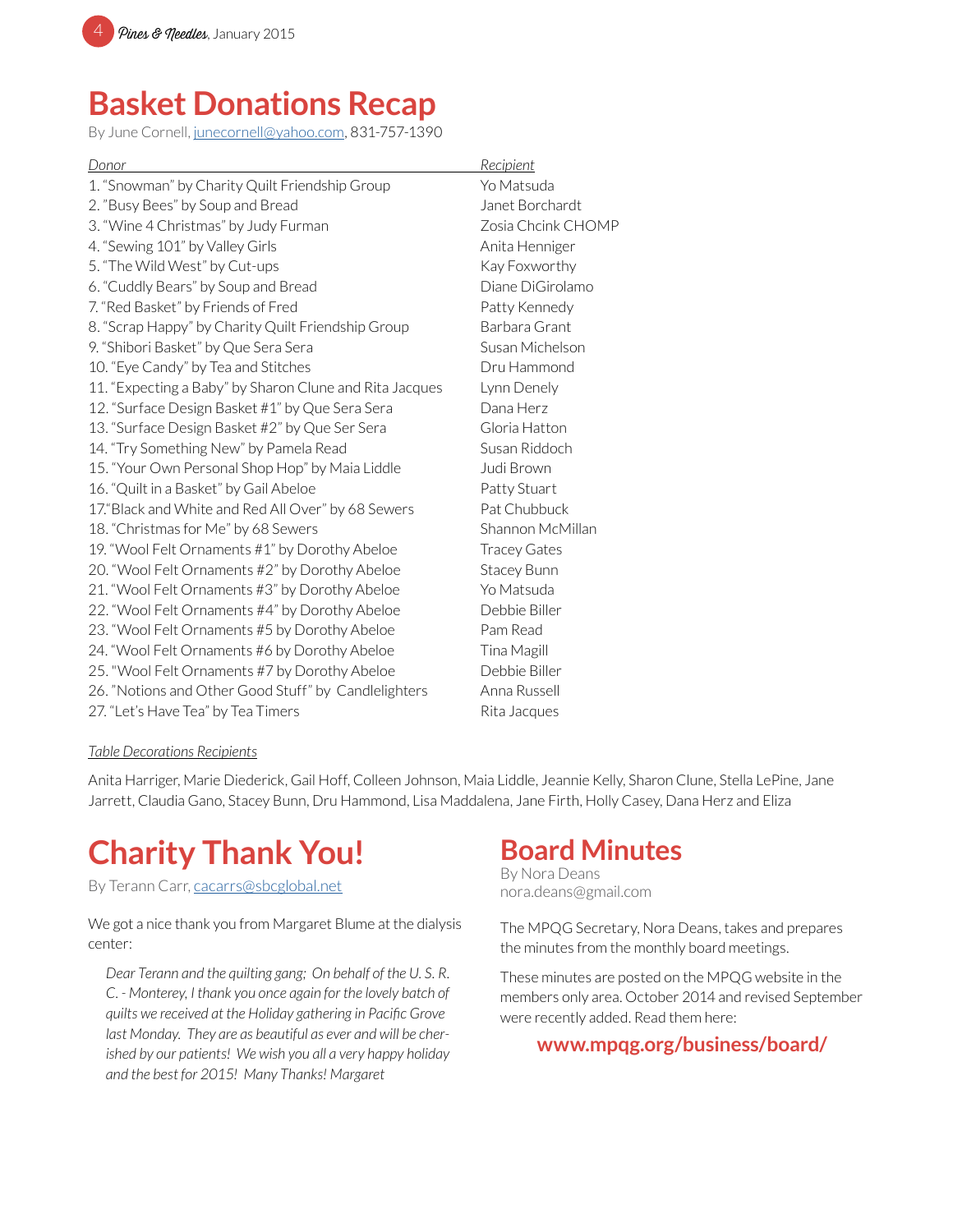

### **New Member Information**

By Noreen Nance, [nor9215een@gmail.com](mailto:nor9215een%40gmail.com?subject=MPQG%20Membership) 831-915-3441

Welcome to our new members and returning members. If it has been a while since you have logged onto our website, this will be a refresher for you returning members and instructions for our new members.

First, please add the quilt guild to your email contact list: newsletter@mpqg.org. This will assure that you receive MPQG e-blasts as well as the Pines & Needles newsletter if you have opted for the online version.

We also have the online version of the Member Directory with a security feature. You  $\bullet$ have been added to the online version. Please check your listing to make sure it is working.

Here are the instructions:

- 1. Go to [www.mpqg.org](http://www.mpqg.org)
- 2. Click on the ABOUT US tab, and go down to MEMBER DIRECTORY.
- 3. To LOG IN for the first time, enter your email address in the space provided and click on "reset password" and follow the instructions for changing your password.
- 4. Check your email for the link that is sent to you. Follow the instructions.
- 5. Now, you're logged in. Please go to your listing and make sure that it is correct. If you want to make changes, let me know.
- 6. Next add your photo to the online directory by sending me your "mug shot" in .jpg format. It is nice to attach a name to a face
- 7. Returning members to the site can simply log in again with their email address and password.

Now that you are logged in, you will have access to all the other members-only links

Last, if you have any trouble, please let me know.

## **Board Projects**

#### *January 2015*

- meeting: lecture
- finalize MPQG Grant Awards (proceeds from Winter Benefit Social); announce winners at General Meeting, in Pines & Needles and on web site
- call for entries, Quilt Show
- Quilt Show committee members meeting
- updates and announcements to Communications the 10th of month
- board meeting, Tuesday, January 27, 2015. The Monterey Library's Solarium Conference Room has been reserved for our MPQG Board meetings from 6 to 7 p.m. Members are welcome to attend.

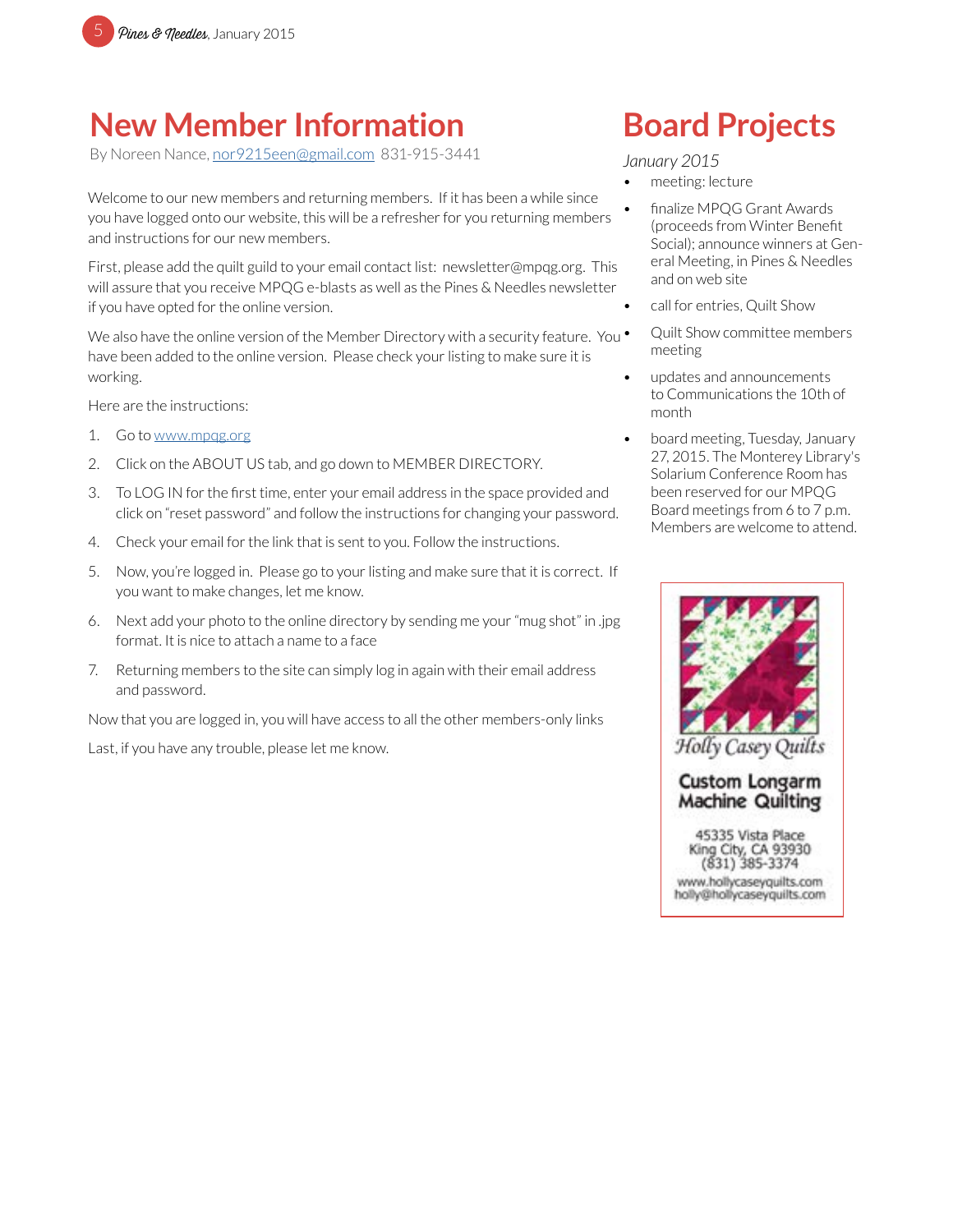### **Calendar, Road Trips, and Local Events**

By Tina Magill, [magill1242@gmail.com](mailto:magill1242%40gmail.com?subject=MPQG%20Calendar)

*Correction: Previous newsletters incorrectly stated the phone number of the San Jose Museum of Quilts and Textiles, please note the correct number is 408-971-0323.*

### **Current Events**

- **•** November 9, 2014 January 7, 2015, Just A Minute Quilts by Sally Miller. Artists' reception November 9 from 1-3pm. Back Porch Fabrics, 157 Grand, Pacific Grove, CA. [www.backporchfabrics.com](http://www.backporchfabrics.com)
- **• November 15, 2014 January 3, 2015**, 10am 4pm, *Amish: The Modern Muse,* San Jose Museum of Quilts and Textiles, 520 South First St., San Jose, CA 408-971-0323. [www.sjquiltmuseum.org](http://www.sjquiltmuseum.org)
- **• November 15, 2014 March 1, 2015**, 10am 4pm, *Antique Ohio Amish Quilts from the Darwin Bearley Collection*, San Jose Museum of Quilts and Textiles, 520 South First St., San Jose, CA 408-971-0323. [www.](http://www.sjquiltmuseum.org) [sjquiltmuseum.or](http://www.sjquiltmuseum.org)g
- **• November 15, 2014 March 1, 2015**, 10am 4pm, *Two Color Wonders, Hallway,* San Jose Museum of Quilts and Textiles, 520 South First St., San Jose, CA 408-971-0323. [www.sjquiltmuseum.org](http://www.sjquiltmuseum.org)
- **• December 2, 2014 January 5, 2015**, *Occident/Orient* Quilts by Regina Liske and Yo Matsuda*.* Unitarian Universalist Church of the Monterey Peninsula, 490 Aguajito Road, Carmel, CA. Tues - Fri 9 to 5, Sunday 10:30 to 12:30. Reception for the artists on December 2, 5:30 to 7:30 p.m. 831-624-7404
- **• December 13**, 10:30 am or 2:00 pm *Free Pattern Demo*, Back Porch Fabrics, 157 Grand, Pacific Grove, CA. [www.backporchfabrics.com](http://www.backporchfabrics.com)
- **• January 9 March 14, 2015**, 10:00 am or 5:00 pm *Gwen's Minimal Quilts*, Back Porch Fabrics, 157 Grand, Pacific Grove, CA. [www.backporchfabrics.com](http://www.backporchfabrics.com)
- **• January 22 25, 2015**, 10:00 am or 5:00 pm *Road to California: Best in the West*, Ontario Convention Center, 2000 E Convention Center Way, Ontario, California 91764. [www.road2ca.com](http://www.road2ca.com)
- **• January 17 18, 2015**, 10:00 am 4:00 pm *Heart of the Valley 2015 Quilt Show*. Modesto Centre Plaza, 10th and K St, Modesto, CA. Featured artists: Paddy Shopher and Louise Nelson. Quilts, Art Quilts, Vendors, Demos, Raffle Quilts. [www.countrycrossroadsquilters.com.](http://www.countrycrossroadsquilters.com)

#### **Future Events**

- **• March 14 July 19, 2015**, 9:30am 5:15pm, *High Style: The Brooklyn Museum Costume Collection*, Legion of Honor, Lincoln Park, 100 34th Avenue, San Francisco, CA 94121. 415-750-3600. l[egionofhonor.famsf.org/](http://legionofhonor.famsf.org/exhibitions/high-style-brooklyn-museum-costume-collection) [exhibitions/high-style-brooklyn-museum-costume-collection](http://legionofhonor.famsf.org/exhibitions/high-style-brooklyn-museum-costume-collection)
- **• February 19 22, 2015**, *Quiltcon 2015* presented by The Modern Quilt Guild of the Valley, 2015 Quilt Show. Austin Convention Center, 500 East Cesar Chavez Street, Austin, TX 78701. [www.quiltcon.com](http://www.quiltcon.com)
- **• February 19 20, 2015**, 9:00 am 5:00 pm *Quilt Craft & Sewing Festival* in San Mateo... see website [http://](http://quiltcraftsew.com/san-mateo.html) [quiltcraftsew.com/san-mateo.html](http://quiltcraftsew.com/san-mateo.html)

ck Porch Fab Fabulous Fabrics, Books & Quilting Tools Gail E. Abeloe (831) 375-4453 Gail@backporchfabrics.com (831) 375-3755 fax www.backporchfabrics.com 157 Grand Avenue at Central, Pacific Grove, CA 93950

Get It Quilted!<br>By Sharon Winter Creative custom quilting on a domestic machine Award-winning fine hand quilting

Binding, basting, design and quiltmaking services

Please call for an appointment (831) 647-8769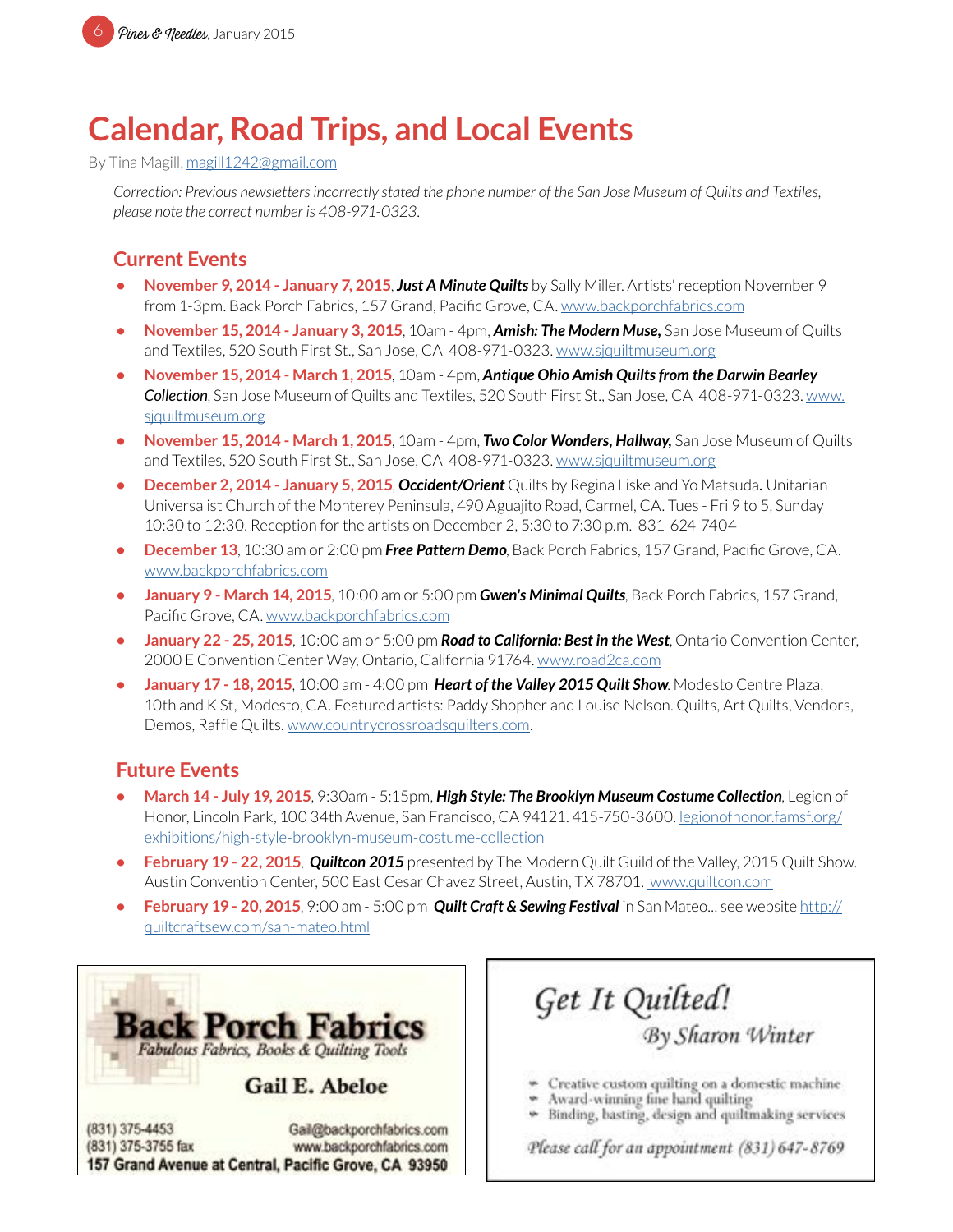|  | Pines & needles, January 2015 |  |
|--|-------------------------------|--|
|--|-------------------------------|--|

| Preview # |  |  |  |
|-----------|--|--|--|
| judged    |  |  |  |

## 2015 Entry Form

#### MONTEREY PENINSULA QUILTERS GUILD QUILT SHOW April 10, 11 & 12, 2015

#### **Entry Requirements:**

- This entry must not have been displayed at a previous MPQG quilt show.
- . Please enter as soon as possible. The deadline to return entry forms and pay judging fee is Feb 2, 2015.
- Each entry form must be accompanied by a 4X6 photo of the quilt printed on glossy paper.
- ٠ Mail the forms to: Colleen Johnson, 1580 La Honda Ct, Seaside CA 93955 before the deadline or give them to Colleen at a quilt guild meeting before February 2, 2015.
- If you have questions about the forms, call Colleen at 831-594-5291 (day) or 831-920-1797 (night)
- No more than 5 quilts per member can be entered in the show (including challenge quilts).
- The Quilt Show Committee will send a letter of acceptance and instructions once all of the entries have been processed.

|                                                                  | $City:$ $Zip:$ $Zip:$                 |
|------------------------------------------------------------------|---------------------------------------|
|                                                                  |                                       |
| Title of Entry: ________                                         |                                       |
|                                                                  |                                       |
|                                                                  |                                       |
|                                                                  |                                       |
| Story (any comment of interest to visitors in 75 words or less). |                                       |
|                                                                  |                                       |
| Is this entry to be judged?                                      | YES NO If YES, complete Judging Form. |
| Is this entry a 2014 MPQG Challenge Quilt?                       | YES NO                                |
| Is this entry for sale?                                          | YES NO If YES, enter sale price \$    |

\*Junior under 16 does not need to be a member of the guild.

Note: Although every protection is taken to safeguard your entry, MPQG does not provide property insurance. Please make sure your entry is covered under your homeowners insurance.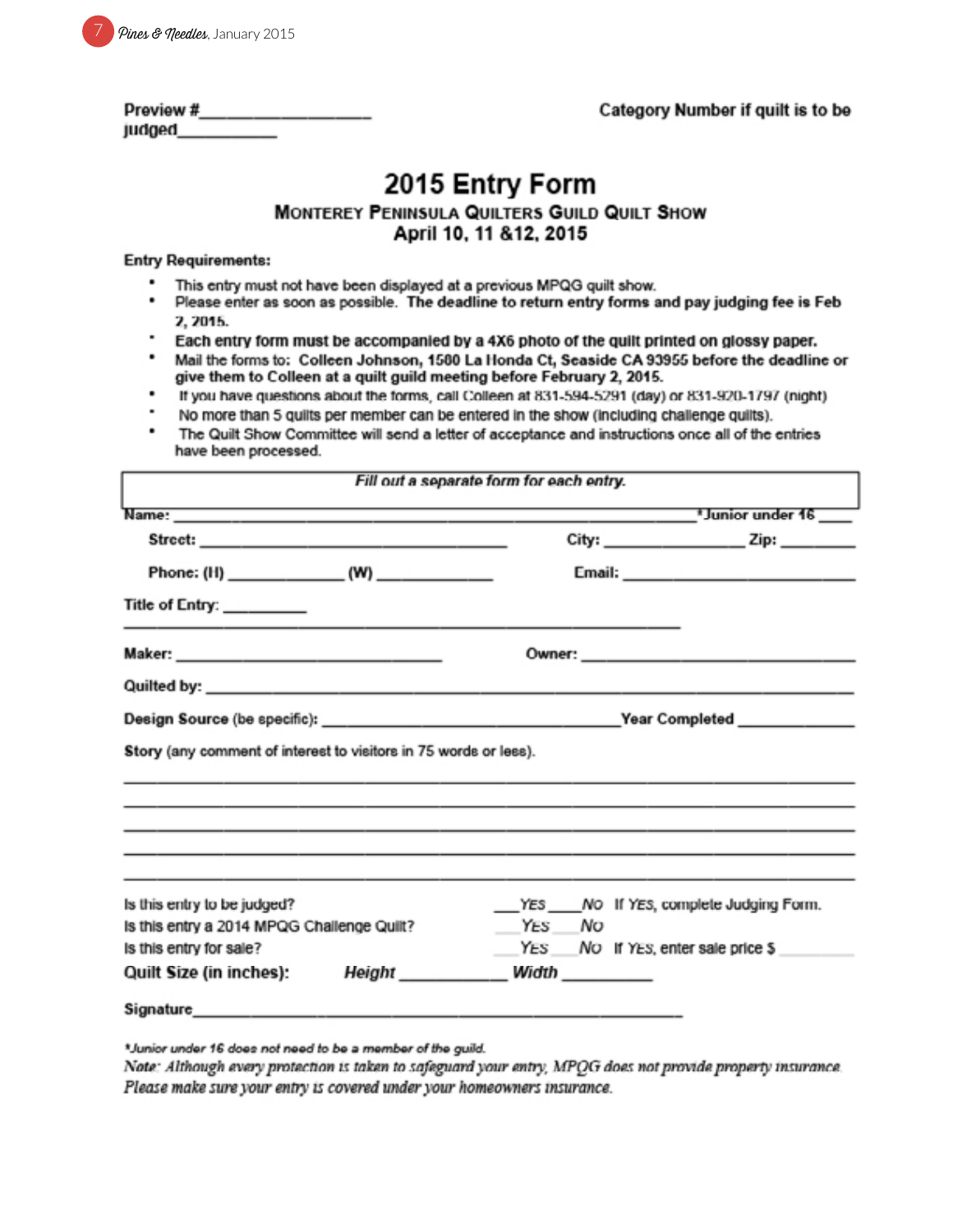| Preview #                            |                                                                                                                                                              |              |                                     |                                                                                      |  |
|--------------------------------------|--------------------------------------------------------------------------------------------------------------------------------------------------------------|--------------|-------------------------------------|--------------------------------------------------------------------------------------|--|
| <b>MPQG Judging Application 2015</b> |                                                                                                                                                              |              |                                     |                                                                                      |  |
|                                      |                                                                                                                                                              |              |                                     |                                                                                      |  |
|                                      | Title of Entry:                                                                                                                                              |              |                                     |                                                                                      |  |
|                                      | Information: Helen Egerton (831) 649-1680 or email: hmegerton@gmail.com                                                                                      |              |                                     |                                                                                      |  |
| <b>Entry Requirements:</b>           |                                                                                                                                                              |              |                                     |                                                                                      |  |
| ٠                                    | Each member may enter a total of 3 items to be judged including challenge quilts                                                                             |              |                                     |                                                                                      |  |
| ٠                                    | ٠<br>Entries made from a kit (pattern and fabric packaged together) will not be judged.<br>All entries must have been completed within the past three years. |              |                                     |                                                                                      |  |
| ٠                                    | Maker of entry must be a member of the MPOG as of Feb 1, 2015.                                                                                               |              |                                     |                                                                                      |  |
| ٠                                    | Quilt entries must have 3 layers and be hand quilted or machine quilted or tied.                                                                             |              |                                     |                                                                                      |  |
|                                      | Entry must not have been displayed in a MPQG Quilt Show in the past.                                                                                         |              |                                     |                                                                                      |  |
| ٠                                    | A judging fee of \$7.00 per quilt must accompany entry.                                                                                                      |              |                                     |                                                                                      |  |
| Please List Specific Design Source:  | A judging fee of \$10.00 per quilt must accompany professional entries.                                                                                      |              |                                     |                                                                                      |  |
| Original                             | the special company of the support of the sub-                                                                                                               | Dook/Pattern |                                     | the company of the state of the company of the company of the company of the company |  |
|                                      |                                                                                                                                                              | Other        |                                     |                                                                                      |  |
| Please Check One Category Only:      |                                                                                                                                                              |              |                                     |                                                                                      |  |
|                                      | Large Quilts - Total perimeter: 220 inches OR MORE                                                                                                           |              |                                     |                                                                                      |  |
|                                      | 1. ____ Traditional (pieced or appliquéd) hand quilted                                                                                                       |              |                                     |                                                                                      |  |
|                                      | 2. ____ Traditional (picced or appliquéd) machine quilted                                                                                                    |              |                                     |                                                                                      |  |
|                                      | 3. ____ *Top by One, Quilted by Another" (note: name of quilter must be on entry form)                                                                       |              |                                     |                                                                                      |  |
|                                      | Small Quilts - Total perimeter: 219 inches OR LESS                                                                                                           |              |                                     |                                                                                      |  |
|                                      | 4. Traditional (pieced or appliquéd) hand quilted                                                                                                            |              |                                     |                                                                                      |  |
| 5.                                   | Traditional (pieced or appliquéd) machine quilted                                                                                                            |              |                                     |                                                                                      |  |
|                                      |                                                                                                                                                              |              |                                     |                                                                                      |  |
| <b>Mixed Techniques</b>              |                                                                                                                                                              |              |                                     |                                                                                      |  |
|                                      | Mixed techniques (e.g. appliquéd and pieced, both hand and machine quilted or tied)                                                                          |              |                                     |                                                                                      |  |
| <b>Group Quilts (all sizcs)</b>      |                                                                                                                                                              |              |                                     |                                                                                      |  |
|                                      | 8._____ Group Quilt (Top completed by 2 or more quilters)                                                                                                    |              |                                     |                                                                                      |  |
| <b>Innovative Quilts (all sizes)</b> |                                                                                                                                                              |              |                                     |                                                                                      |  |
|                                      | 9. Adapted from a traditional design or nontraditional pattern. See note below.                                                                              |              |                                     |                                                                                      |  |
|                                      | Art Quilts – Completely original design meant to be hung as a work of art                                                                                    |              |                                     |                                                                                      |  |
|                                      | 10. Small - Total perimeter 159 inches or less                                                                                                               |              |                                     |                                                                                      |  |
|                                      | Large - Total perimeter 160 inches or more                                                                                                                   |              |                                     |                                                                                      |  |
|                                      | Professional Quilts *Professional is defined as someone who has earned more than a \$1000 in the last year from teaching                                     |              |                                     |                                                                                      |  |
|                                      | quilting for a fee, publishing books on quilting, designing and stitching quilts, been a quilt show judge or winning monetary awards.                        |              |                                     |                                                                                      |  |
| 12.<br>13.                           | Traditional designs<br>Innovative designs                                                                                                                    |              |                                     |                                                                                      |  |
| 14.<br>Art Quilts                    |                                                                                                                                                              |              |                                     |                                                                                      |  |
| Notes:                               |                                                                                                                                                              |              |                                     |                                                                                      |  |
| <b>Iraditional:</b>                  | Based on a traditional design                                                                                                                                |              |                                     |                                                                                      |  |
| Innovative:                          | Adapted from a traditional design but must be significantly altered by innovative use of design.<br>fabric, color, etc.                                      |              |                                     |                                                                                      |  |
| Ribbons:                             | Ribbons MAY be awarded at the discretion of the judges.                                                                                                      |              |                                     |                                                                                      |  |
|                                      | Honorable Mention - awarded at the discretion of the judges                                                                                                  |              |                                     |                                                                                      |  |
|                                      | Best of Show Nonprofessional - 1 ribbon<br>Judges Choice - 1 ribbon per judge                                                                                |              | Best of Show Professional - 1 nbbon |                                                                                      |  |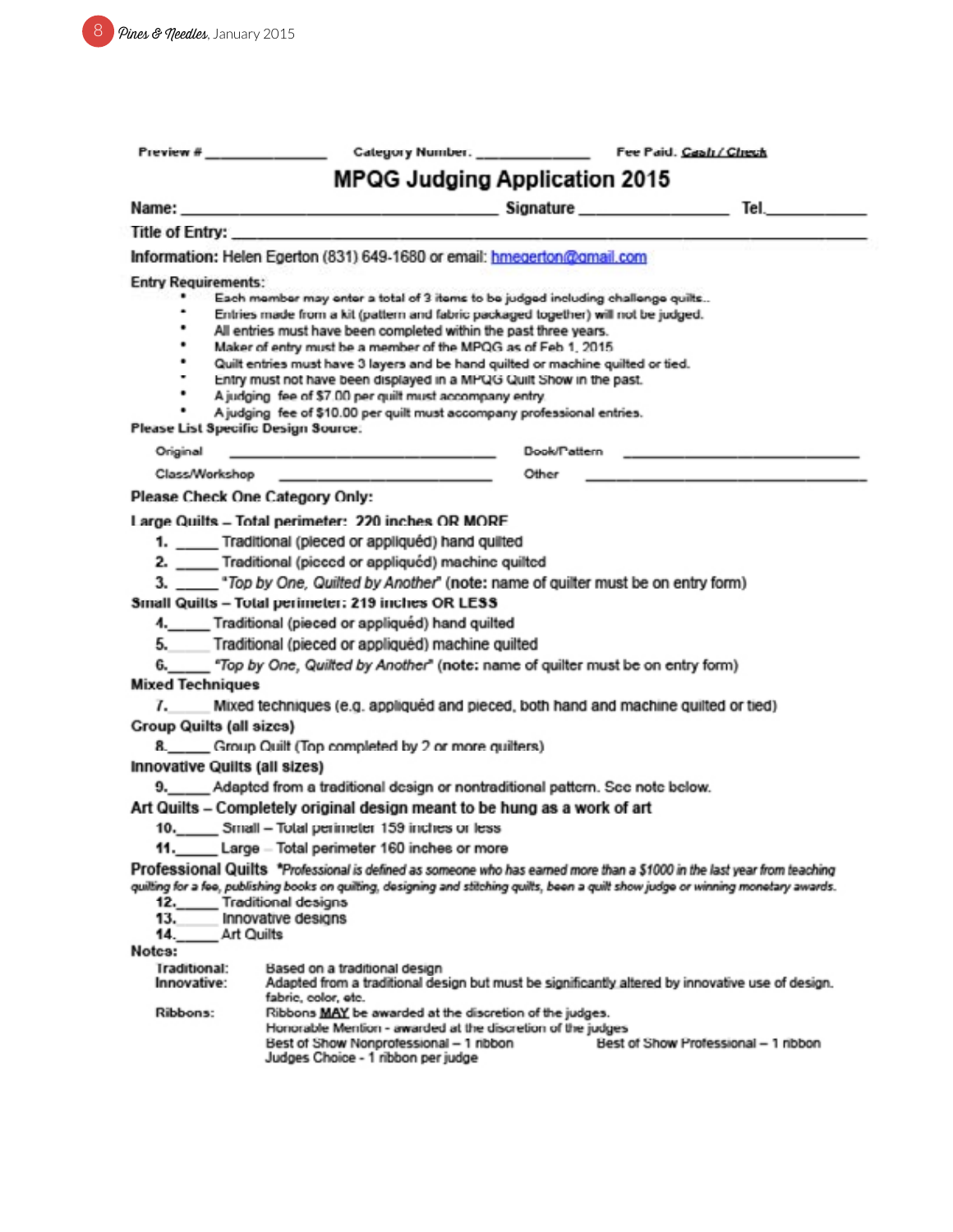

### **SPCA Linens**

#### By Tina Magill, [magill1242@gmail.com](mailto:magill1242%40gmail.com?subject=MPQG%20Calendar)

The SPCA of Monterey Spay/Neuter Clinic requests donations of towels, bath mats and sturdy blankets. When you clean out those closets before the in-laws come please consider donating the worn, stained and unloved towels (bath or hand size), wash cloths, and cotton bath mats (no rubber backs please).

Tina collects them at the meetings or at any time.

## **Upcoming MPQG Events**

- January 5 Meeting 1st Monday Lecture by Roderick Kiracofe
- February 21 3rd Saturday Workshop (note date change) with Gwen Marston.
- February 25 4th Wednesday (note day and date change) Lecture by Gwen Marston

## **Mini Quilts for the Raffle**

By Tina Magill, [magill1242@gmail.com](mailto:magill1242%40gmail.com?subject=MPQG%20Calendar)

IT'S TIME......to start thinking about a mini quilt for the raffle at the Quilt Show.

Again this year, we will have a mini quilt raffle and we need your quilt!

The 'rules' are almost the same: size small (tiny to up to 30" square), any subject, technique, theme, etc (Roosters seem to be very popular!). AND, new this year, we will require a label (way too many folks asked who made the quilt and often ticket sellers had no idea)...nothing fancy, even just a signature on the front.



*Sally Miller and friends celebrate her show opening at Back Porch Fabrics on November 9, 2014.*

# Monterey Peninsula Quilters Guild

Quilting & Community on the Central Coast of California **[www.mpqg.org](http://www.mpqg.org)**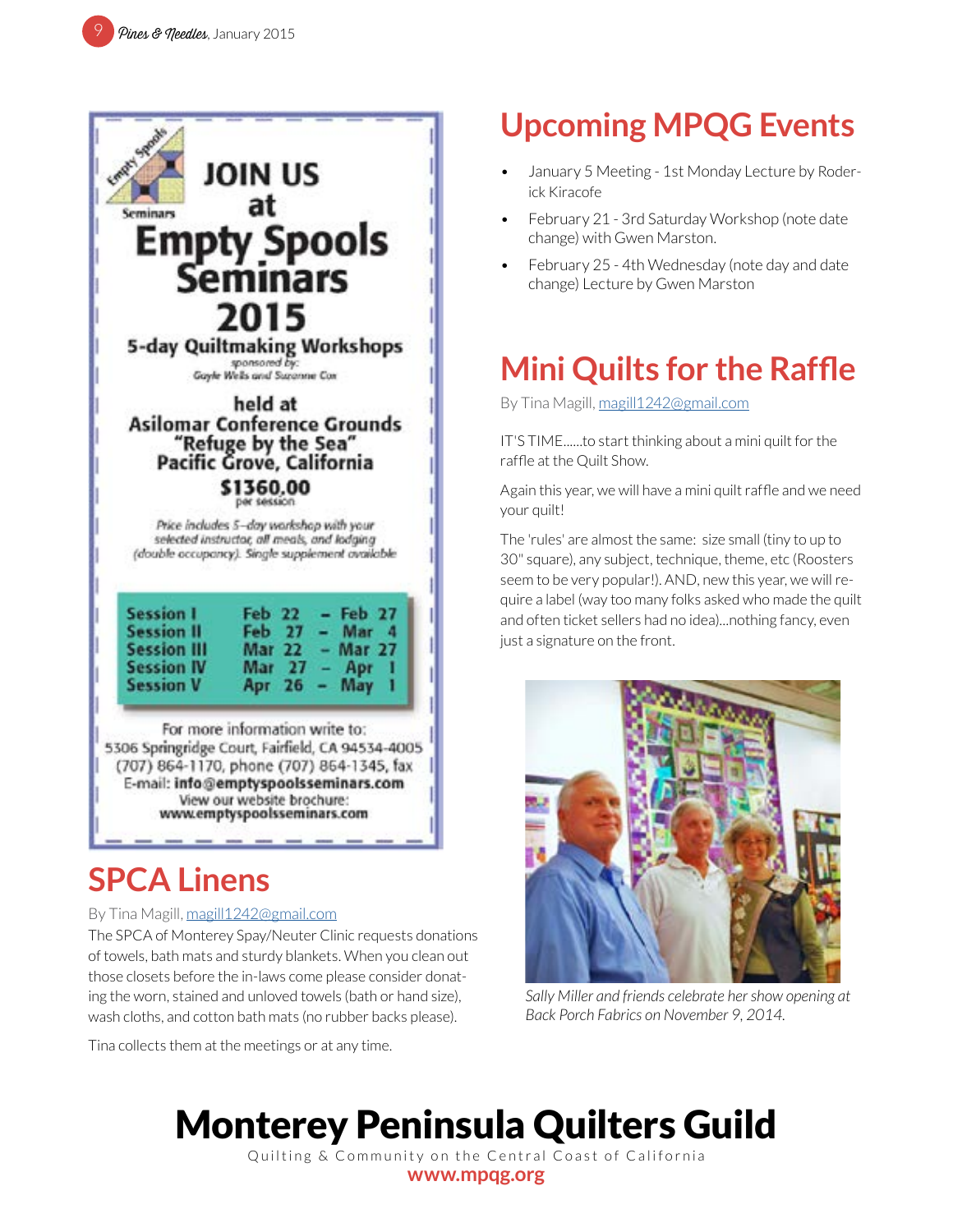## *Occident/Orient* **Quilts by Regina Liske and Yo Matsuda**

This diverse exhibit of art quilts highlights the personal backgrounds of the quilters

in their choices of style, fabric, color, and design. Many years of combined varied experience gives this exhibit an unusual blend of East and West.

*[Unitarian Universalist Church of the Monterey Peninsula](http://www.uucmp.org/) 490 Aguajito Road, Carmel, CA 831-624-7404 December 2, 2014 through January 12, 2015 Tuesday - Friday 9:00 am - 5:00 pm, Sundays 10:30 am - 12:30 pm Champagne reception for the artists: December 2, 2014 5:30 pm to 7:30 pm*



## **Library Books**

By Jane Firth, [jnf99@yahoo.com](mailto:jnf99%40yahoo.com?subject=MPQG%20Library%20Books)

Please remember to return any library books you have at home.

The library was closed in December, so the books that were borrowed in November will not be fined. But all other books will have overdue fines. Please check around your sewing books to see if you have a book that belongs in the Guild Library.

Overdue books include:

*One-Block Wonders Whole Cloth Linen Quilts Successful Scrap Quilts Masters: Art Quilts Fabric Art Workshop When Quilters Gather Pieced Curves So Simple* 

*Guide to Machine Quilting Piecing - Expanding the Basics Color: The Quilter's Guide Beautiful Foundation-Pieced Quilt Blocks Passionate Patchwork Twenty Four Tropical Quilt Blocks Piecing with Pixels The Quilter's Applique Workshop*

### **Charity Committee Totals for 2014**

#### By Terann Carr, [cacarrs@sbcglobal.net](mailto:cacarrs%40sbcglobal.net?subject=MPQG%20Charity)

Every year we increase our donation numbers for charity quilts and heart pillows for breast cancer patients. As was stated so well by our guests at the Grant Fund Raising party, our donations are appreciated by those who receive the work of our members. Our donation of these beautiful quilts and heart pillows are helping so many people that need our support and encouragement.

| Heart pillows                           |     |
|-----------------------------------------|-----|
| Quilts:                                 |     |
| Neonatal (for the three area hospitals) | 246 |
| Dialysis                                | 28  |
| Voices for Children                     | 38  |
| Veterans' Transition Center (bed-sized) | З   |

That brings the total number of quilts to 315, our best year ever! Thank you all so much!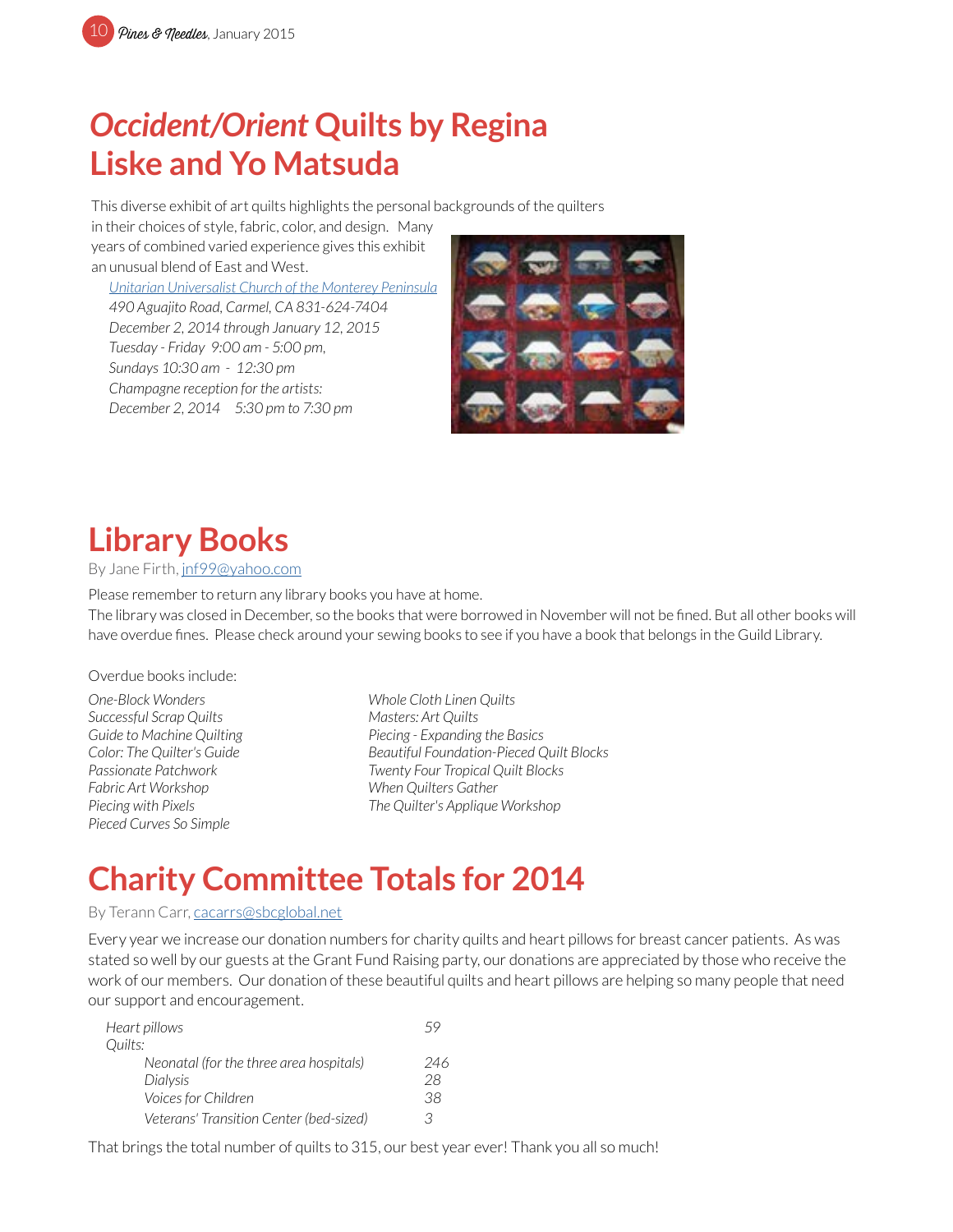| Monterey Peninsula Quilters Guild<br><b>Workshop Reservation</b>                                                                                     |                                                                                                                                                                                                         |                     | <b>Members</b>       | Non-<br>Members* |       |
|------------------------------------------------------------------------------------------------------------------------------------------------------|---------------------------------------------------------------------------------------------------------------------------------------------------------------------------------------------------------|---------------------|----------------------|------------------|-------|
| $\square$ Saturday                                                                                                                                   | February 21, 2015                                                                                                                                                                                       | <b>Gwen Marston</b> | <b>Small Studies</b> | \$50             | \$60  |
| $\square$ Saturday<br>& Sunday                                                                                                                       | May 2 & 3, 2015                                                                                                                                                                                         | Mary Lou<br>Weidman | <b>TBA</b>           | \$100            | \$120 |
| $\square$ Saturday<br>& Sunday                                                                                                                       | June 6 & 7, 2015                                                                                                                                                                                        | Valerie<br>Goodwin  | <b>TBA</b>           | \$100            | \$120 |
| Name:                                                                                                                                                |                                                                                                                                                                                                         |                     |                      |                  |       |
| Address:                                                                                                                                             |                                                                                                                                                                                                         |                     |                      |                  |       |
| Telephone:                                                                                                                                           |                                                                                                                                                                                                         |                     |                      |                  |       |
| Email:                                                                                                                                               |                                                                                                                                                                                                         |                     |                      |                  |       |
| $\times$                                                                                                                                             | × × × × × × × × cuthere × × × × × × × × × ×                                                                                                                                                             |                     |                      |                  |       |
| For your<br>records:                                                                                                                                 | You are registered for:<br>$\Box$ Saturday February 21, 2015 with Gwen Marston<br>□ Saturday and Sunday, May 2 & 3 with Mary Lou Weidman<br>$\Box$ Saturday and Sunday, June 6 & 7 with Valerie Goodwin |                     |                      |                  |       |
| Send to:                                                                                                                                             | Make check payable to MPQG. Send to:<br>Gail Abeloe, Attn: MPQG Workshop, 157 Grand Avenue, Pacific Grove, CA 93950                                                                                     |                     |                      |                  |       |
| Questions?                                                                                                                                           | Gail Abeloe at Back Porch Fabrics 831-375-4453                                                                                                                                                          |                     |                      |                  |       |
| Time:                                                                                                                                                | Doors open at 9:30 a.m. Workshop is 10:00 a.m. to 4:00 p.m.                                                                                                                                             |                     |                      |                  |       |
| Note:<br>Reservations are secured when payment is received. To cancel and receive a<br>refund, cancellation must be made at least 7 days in advance. |                                                                                                                                                                                                         |                     |                      |                  |       |
| Available at general meetings, on website at<br>Supply<br>List:<br>www.mpgg.org/news/category/workshops/ or call Gail Abeloe at 831-375-4453         |                                                                                                                                                                                                         |                     |                      |                  |       |
| Location:<br>Health and Fitness Room at the Sally Griffin Center, 700 Jewel Avenue, Pacific<br>Grove, CA 93950                                       |                                                                                                                                                                                                         |                     |                      |                  |       |
| Food:                                                                                                                                                | Plan on bringing your lunch, snacks, and beverages                                                                                                                                                      |                     |                      |                  |       |
| *Non-Member registration is accepted 30 days prior to the workshop                                                                                   |                                                                                                                                                                                                         |                     |                      |                  |       |